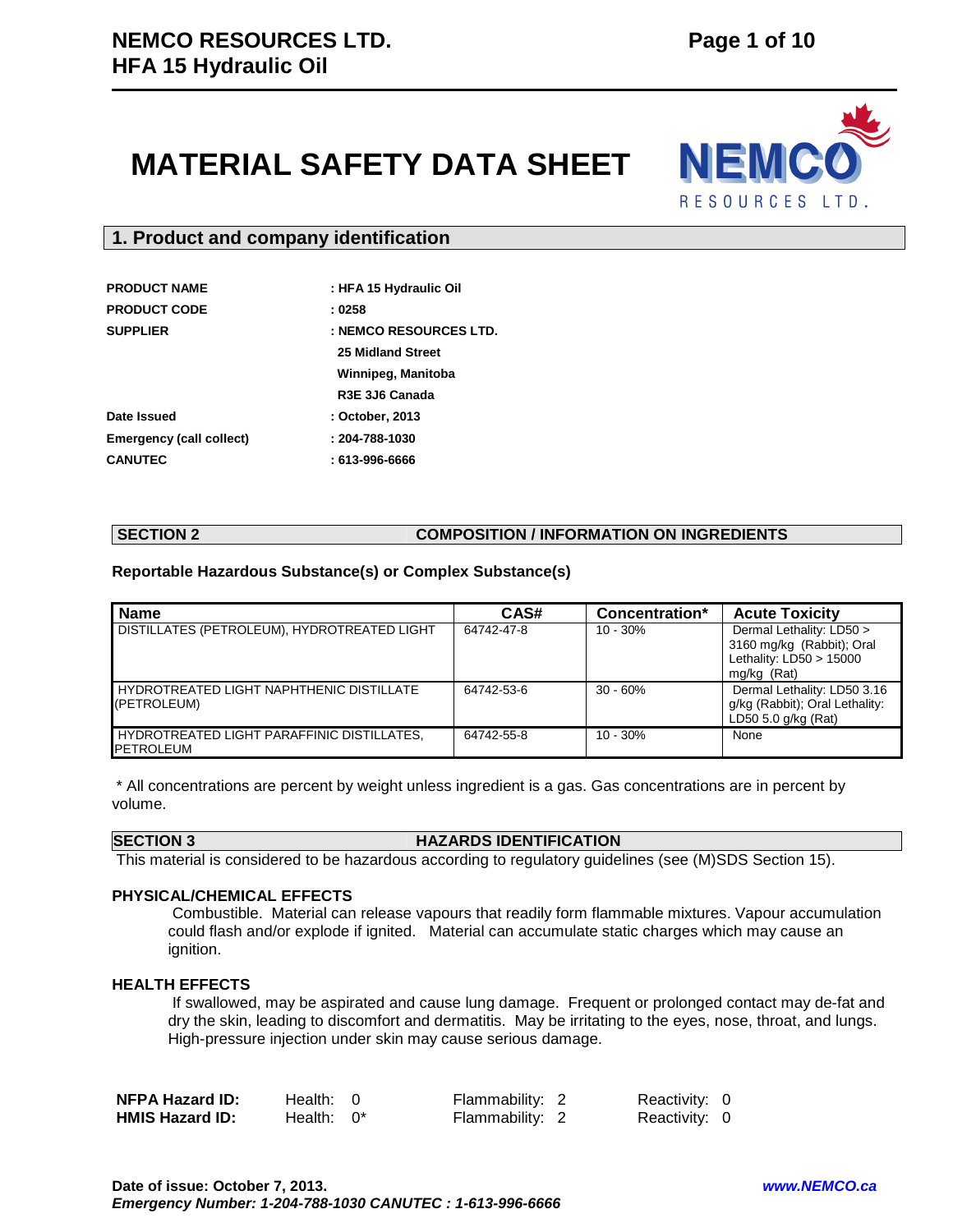**NOTE:** This material should not be used for any other purpose than the intended use in Section 1 without expert advice. Health studies have shown that chemical exposure may cause potential human health risks which may vary from person to person.

#### **SECTION 4 FIRST AID MEASURES**

#### **INHALATION**

Remove from further exposure. For those providing assistance, avoid exposure to yourself or others. Use adequate respiratory protection. If respiratory irritation, dizziness, nausea, or unconsciousness occurs, seek immediate medical assistance. If breathing has stopped, assist ventilation with a mechanical device or use mouth-to-mouth resuscitation.

#### **SKIN CONTACT**

Wash contact areas with soap and water. Remove contaminated clothing. Launder contaminated clothing before reuse. If product is injected into or under the skin, or into any part of the body, regardless of the appearance of the wound or its size, the individual should be evaluated immediately by a physician as a surgical emergency. Even though initial symptoms from high pressure injection may be minimal or absent, early surgical treatment within the first few hours may significantly reduce the ultimate extent of injury.

#### **EYE CONTACT**

Flush thoroughly with water. If irritation occurs, get medical assistance.

#### **INGESTION**

Seek immediate medical attention. Do not induce vomiting.

#### **NOTE TO PHYSICIAN**

If ingested, material may be aspirated into the lungs and cause chemical pneumonitis. Treat appropriately.

#### **SECTION 5 FIRE FIGHTING MEASURES**

#### **EXTINGUISHING MEDIA**

**Appropriate Extinguishing Media:** Use water fog, foam, dry chemical or carbon dioxide (CO2) to extinguish flames.

**Inappropriate Extinguishing Media:** Straight streams of water

#### **FIRE FIGHTING**

**Fire Fighting Instructions:** Evacuate area. Prevent run-off from fire control or dilution from entering streams, sewers or drinking water supply. Fire-fighters should use standard protective equipment and in enclosed spaces, self-contained breathing apparatus (SCBA). Use water spray to cool fire exposed surfaces and to protect personnel.

**Unusual Fire Hazards:** Combustible. Pressurised mists may form a flammable mixture.

**Hazardous Combustion Products:** Smoke, Fume, Aldehydes, Sulphur oxides, Phosphorus oxides, Incomplete combustion products, Oxides of carbon

#### **FLAMMABILITY PROPERTIES**

**Flash Point [Method]:** >82C (180F) [ ASTM D-93] **Flammable Limits (Approximate volume % in air):** LEL: 0.7 UEL: 7.0 [Estimated] **Autoignition Temperature:** >225°C (437°F)

#### **SECTION 6 ACCIDENTAL RELEASE MEASURES**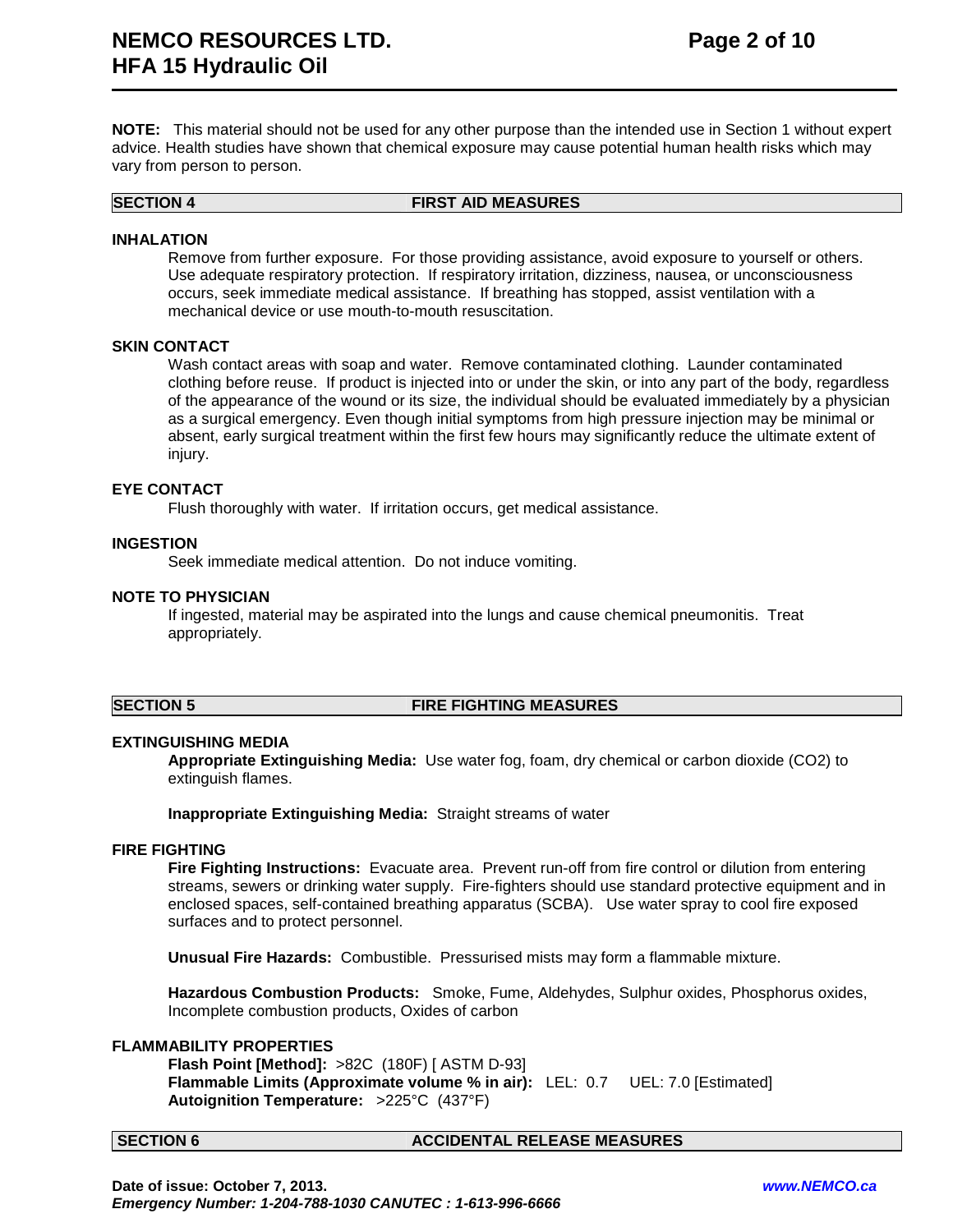#### **NOTIFICATION PROCEDURES**

In the event of a spill or accidental release, notify relevant authorities in accordance with all applicable regulations.

#### **PROTECTIVE MEASURES**

Avoid contact with spilled material. Warn or evacuate occupants in surrounding and downwind areas if required, due to toxicity or flammability of the material. See Section 5 for fire fighting information. See the Hazard Identification Section for Significant Hazards. See Section 4 for First Aid Advice. See Section 8 for Personal Protective Equipment.

#### **SPILL MANAGEMENT**

**Land Spill:** Eliminate all ignition sources (no smoking, flares, sparks or flames in immediate area). Stop leak if you can do so without risk. All equipment used when handling the product must be grounded. Do not touch or walk through spilled material. Prevent entry into waterways, sewer, basements or confined areas. A vapour-suppressing foam may be used to reduce vapour. Use clean non-sparking tools to collect absorbed material. Absorb or cover with dry earth, sand or other non-combustible material and transfer to containers. Large Spills: Water spray may reduce vapour, but may not prevent ignition in enclosed spaces. Recover by pumping or with suitable absorbent.

**Water Spill:** Stop leak if you can do so without risk. Confine the spill immediately with booms. Warn other shipping. Remove from the surface by skimming or with suitable absorbents. Seek the advice of a specialist before using dispersants.

Water spill and land spill recommendations are based on the most likely spill scenario for this material; however, geographic conditions, wind, temperature, (and in the case of a water spill) wave and current direction and speed may greatly influence the appropriate action to be taken. For this reason, local experts should be consulted. Note: Local regulations may prescribe or limit action to be taken.

#### **ENVIRONMENTAL PRECAUTIONS**

Large Spills: Dyke far ahead of liquid spill for later recovery and disposal. Prevent entry into waterways, sewers, basements or confined areas.

#### **SECTION 7 HANDLING AND STORAGE**

#### **HANDLING**

Avoid contact with skin. Avoid prolonged breathing of mists and heated vapour. Prevent small spills and leakage to avoid slip hazard. Material can accumulate static charges which may cause an electrical spark (ignition source). When the material is handled in bulk, an electrical spark could ignite any flammable vapors from liquids or residues that may be present (e.g., during switch-loading operations). Use proper bonding and/or earthing procedures. However, bonding and earthing may not eliminate the hazard from static accumulation. Consult local applicable standards for guidance. Additional references include American Petroleum Institute 2003 (Protection Against Ignitions Arising out of Static, Lightning and Stray Currents) or National Fire Protection Agency 77 (Recommended Practice on Static Electricity) or CENELEC CLC/TR 50404 (Electrostatics - Code of practice for the avoidance of hazards due to static electricity).

**Static Accumulator:** This material is a static accumulator.

#### **STORAGE**

The container choice, for example storage vessel, may effect static accumulation and dissipation. Keep container closed. Handle containers with care. Open slowly in order to control possible pressure release. Store in a cool, well-ventilated area. Storage containers should be earthed and bonded. Fixed storage containers, transfer containers and associated equipment should be grounded and bonded to prevent accumulation of static charge.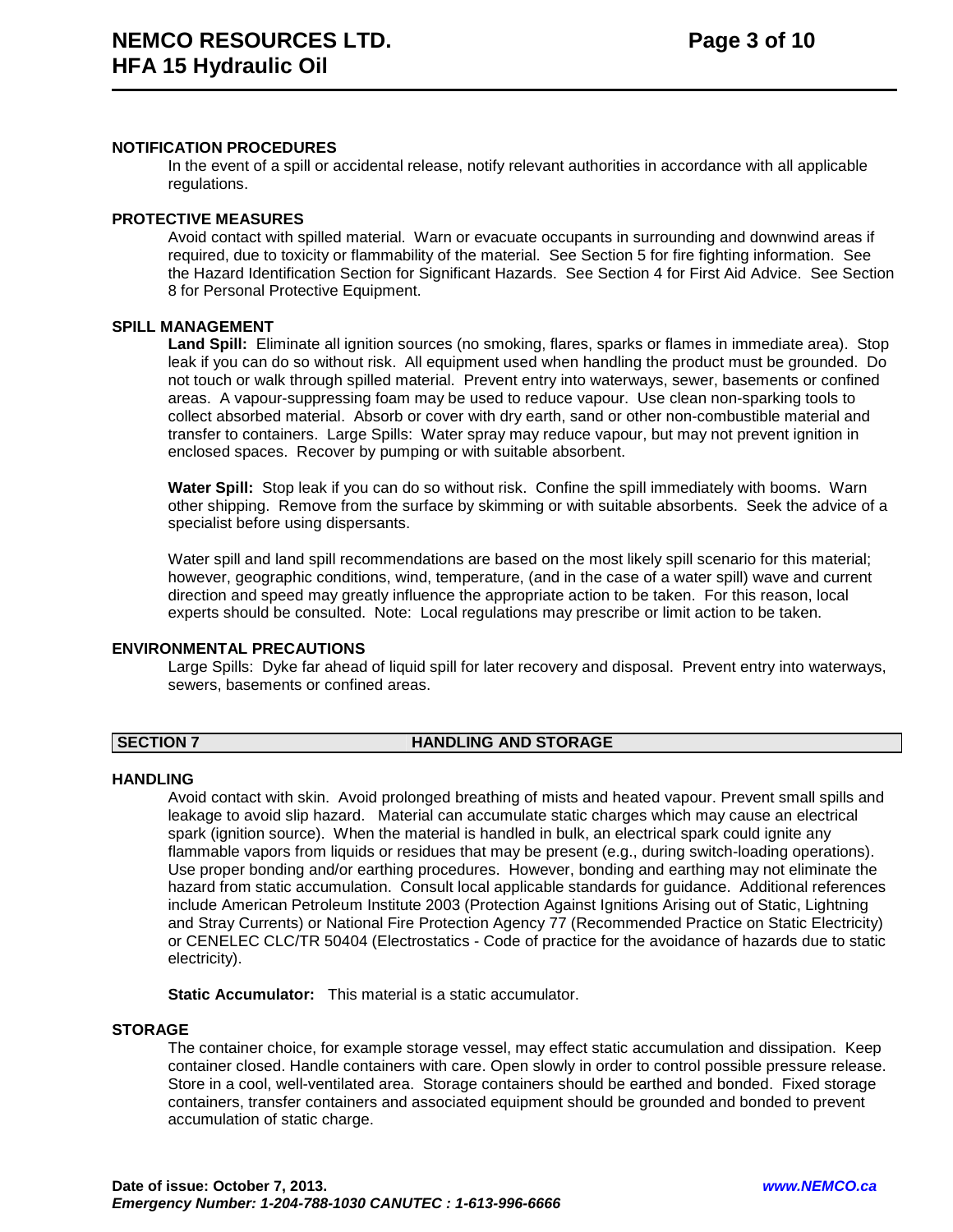## **NEMCO RESOURCES LTD.** Page 4 of 10 **HFA 15 Hydraulic Oil**

# 

#### **SECTION 8 EXPOSURE CONTROLS / PERSONAL PROTECTION**

| <b>Substance Name</b>          | <b>Form</b> | Limit/Standard |                    | <b>Note</b> | <b>Source</b> |
|--------------------------------|-------------|----------------|--------------------|-------------|---------------|
| DISTILLATES (PETROLEUM),       | Non-Aerosol | <b>TWA</b>     | 200 mg/m3          | Skin        | <b>ACGIH</b>  |
| HYDROTREATED LIGHT [total      |             |                |                    |             |               |
| hydrocarbon vapourl            |             |                |                    |             |               |
| <b>HYDROTREATED LIGHT</b>      | Mist.       | <b>STEL</b>    | 10 $mg/m3$         |             | <b>ACGIH</b>  |
| NAPHTHENIC DISTILLATE          |             |                |                    |             |               |
| (PETROLEUM)                    |             |                |                    |             |               |
| <b>HYDROTREATED LIGHT</b>      | Mist.       | <b>TWA</b>     | $5 \text{ mg/m}$   |             | <b>ACGIH</b>  |
| NAPHTHENIC DISTILLATE          |             |                |                    |             |               |
| (PETROLEUM)                    |             |                |                    |             |               |
| <b>HYDROTREATED LIGHT</b>      | Mist.       | <b>STEL</b>    | $10 \text{ mg/m}$  |             | <b>ACGIH</b>  |
| <b>PARAFFINIC DISTILLATES.</b> |             |                |                    |             |               |
| PETROLEUM                      |             |                |                    |             |               |
| <b>HYDROTREATED LIGHT</b>      | Mist.       | <b>TWA</b>     | $5 \text{ mg/m}$ 3 |             | <b>ACGIH</b>  |
| PARAFFINIC DISTILLATES.        |             |                |                    |             |               |
| <b>PETROLEUM</b>               |             |                |                    |             |               |

**Exposure limits/standards for materials that can be formed when handling this product:** When mists / aerosols can occur, the following are recommended:  $5 \text{ mg/m}^3$  - ACGIH TLV, 10 mg/m $^3$  - ACGIH STEL.

NOTE: Limits/standards shown for guidance only. Follow applicable regulations.

#### **ENGINEERING CONTROLS**

The level of protection and types of controls necessary will vary depending upon potential exposure conditions. Control measures to consider:

Use explosion-proof ventilation equipment to stay below exposure limits.

#### **PERSONAL PROTECTION**

Personal protective equipment selections vary based on potential exposure conditions such as applications, handling practices, concentration and ventilation. Information on the selection of protective equipment for use with this material, as provided below, is based upon intended, normal usage.

**Respiratory Protection:** If engineering controls do not maintain airborne contaminant concentrations at a level which is adequate to protect worker health, an approved respirator may be appropriate. Respirator selection, use, and maintenance must be in accordance with regulatory requirements, if applicable. Types of respirators to be considered for this material include:

No special requirements under ordinary conditions of use and with adequate ventilation.

For high airborne concentrations, use an approved supplied-air respirator, operated in positive pressure mode. Supplied air respirators with an escape bottle may be appropriate when oxygen levels are inadequate, gas/vapour warning properties are poor, or if air purifying filter capacity/rating may be exceeded.

**Hand Protection:** Any specific glove information provided is based on published literature and glove manufacturer data. Glove suitability and breakthrough time will differ depending on the specific use conditions. Contact the glove manufacturer for specific advice on glove selection and breakthrough times for your use conditions. Inspect and replace worn or damaged gloves. The types of gloves to be considered for this material include:

 If prolonged or repeated contact is likely, chemical-resistant gloves are recommended. If contact with forearms is likely, wear gauntlet-style gloves.

**Eye Protection:** If contact is likely, safety glasses with side shields are recommended.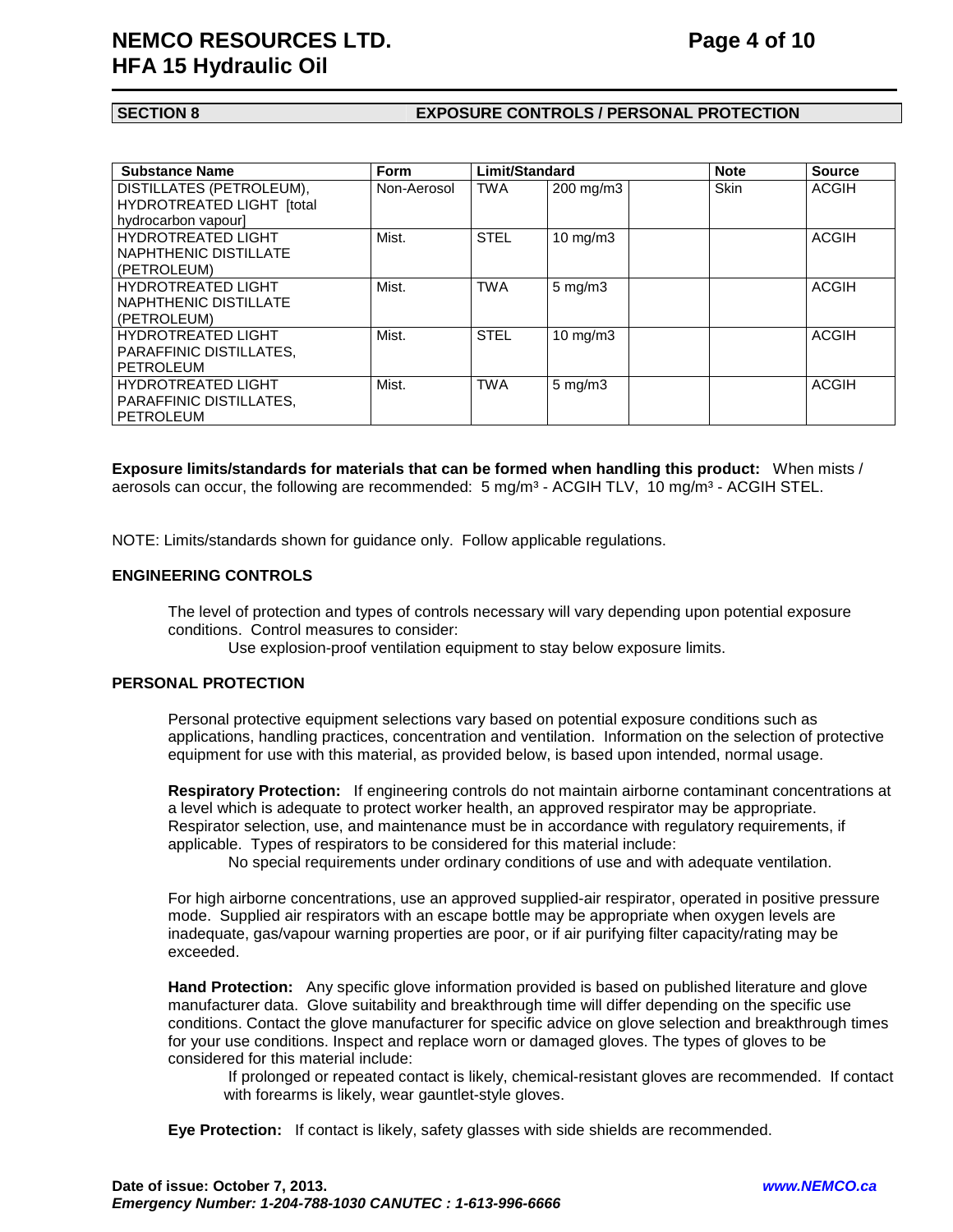**Skin and Body Protection:** Any specific clothing information provided is based on published literature or manufacturer data. The types of clothing to be considered for this material include: If prolonged or repeated contact is likely, chemical, and oil resistant clothing is recommended.

**Specific Hygiene Measures:** Always observe good personal hygiene measures, such as washing after handling the material and before eating, drinking, and/or smoking. Routinely wash work clothing and protective equipment to remove contaminants. Discard contaminated clothing and footwear that cannot be cleaned. Practise good housekeeping.

#### **ENVIRONMENTAL CONTROLS**

See Sections 6, 7, 12, 13.

#### **SECTION 9 PHYSICAL AND CHEMICAL PROPERTIES**

**Typical physical and chemical properties are given below. Consult the Supplier in Section 1 for additional data.**

**GENERAL INFORMATION Physical State:** Liquid **Colour:** Red **Odour:** Characteristic **Odour Threshold:** N/D

### **IMPORTANT HEALTH, SAFETY, AND ENVIRONMENTAL INFORMATION**

**Relative Density (at 15 C):** 0.88 **Flash Point [Method]:** >82C (180F) [ ASTM D-93] **Flammable Limits (Approximate volume % in air):** LEL: 0.7 UEL: 7.0 [Estimated] **Autoignition Temperature:** >225°C (437°F) **Boiling Point / Range:** N/D **Vapour Density (Air = 1):** N/D **Vapour Pressure:** [N/D at 20°C] **Evaporation Rate (n-butyl acetate = 1):** N/D **pH:** N/A **Log Pow (n-Octanol/Water Partition Coefficient):** N/D **Solubility in Water:** Negligible **Viscosity:** 13.8 cSt (13.8 mm2/sec) at 40°C | 5.1 cSt (5.1 mm2/sec) at 100C **Oxidizing Properties:** See Hazards Identification Section.

#### **OTHER INFORMATION**

**Freezing Point:** N/D **Melting Point:** N/A **Pour Point:** -60°C (-76°F) **DMSO Extract (mineral oil only), IP-346:** < 3 %wt

#### **SECTION 10 STABILITY AND REACTIVITY**

**STABILITY:** Material is stable under normal conditions.

**CONDITIONS TO AVOID:** Open flames and high energy ignition sources.

**MATERIALS TO AVOID:** Strong oxidizers

**HAZARDOUS DECOMPOSITION PRODUCTS:** Material does not decompose at ambient temperatures.

**HAZARDOUS POLYMERIZATION:** Will not occur.

### **SECTION 11 TOXICOLOGICAL INFORMATION**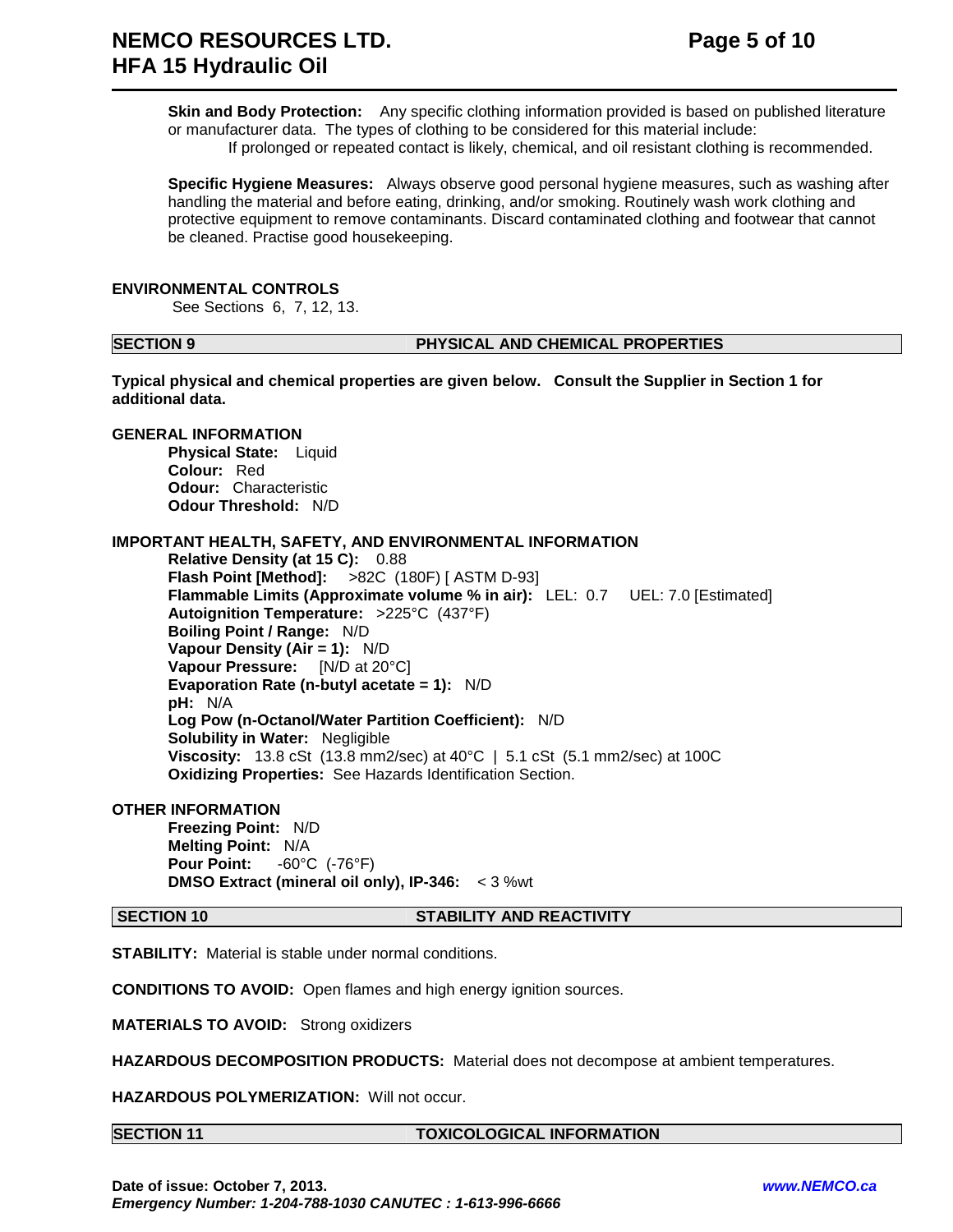### **ACUTE TOXICITY**

| <b>Route of Exposure</b>             | <b>Conclusion / Remarks</b>                                                                      |
|--------------------------------------|--------------------------------------------------------------------------------------------------|
| <b>Inhalation</b>                    |                                                                                                  |
| Toxicity (Rat): $LC50 > 5000$ mg/m3  | Minimally Toxic. Based on assessment of the components.                                          |
| Irritation: No end point data.       | Elevated temperatures or mechanical action may form vapours,                                     |
|                                      | mist, or fumes which may be irritating to the eyes, nose, throat, or                             |
|                                      | lungs. Based on assessment of the components.                                                    |
|                                      |                                                                                                  |
| Ingestion                            |                                                                                                  |
| Toxicity (Rat): LD50 > 2000 mg/kg    | Minimally Toxic. Based on test data for structurally similar<br>materials.                       |
|                                      |                                                                                                  |
| <b>Skin</b>                          |                                                                                                  |
| Toxicity (Rabbit): LD50 > 2000 mg/kg | Minimally Toxic. Based on test data for structurally similar<br>materials.                       |
| Irritation (Rabbit): Data available. | Negligible irritation to skin at ambient temperatures. Based on<br>assessment of the components. |
|                                      |                                                                                                  |
| Eye                                  |                                                                                                  |
| Irritation (Rabbit): Data available. | May cause mild, short-lasting discomfort to eyes. Based on<br>assessment of the components.      |

### **CHRONIC/OTHER EFFECTS**

#### **For the product itself:**

 Repeated and/or prolonged exposure may cause irritation to the skin, eyes, or respiratory tract. Small amounts of liquid aspirated into the lungs during ingestion or from vomiting may cause chemical pneumonitis or pulmonary edema.

#### **Contains:**

Base oil severely refined: Not carcinogenic in animal studies. Representative material passes IP-346, Modified Ames test, and/or other screening tests. Dermal and inhalation studies showed minimal effects; lung non-specific infiltration of immune cells, oil deposition and minimal granuloma formation. Not sensitising in test animals.

Additional information is available by request.

#### **CMR Status:** None.

| <b>Chemical Name</b>            | <b>CAS Number</b> | <b>List Citations</b> |
|---------------------------------|-------------------|-----------------------|
| <b>DISTILLATES (PETROLEUM),</b> | 64742-47-8        | 4                     |
| <b>HYDROTREATED LIGHT</b>       |                   |                       |
| HYDROTREATED LIGHT              | 64742-53-6        |                       |
| NAPHTHENIC DISTILLATE           |                   |                       |
| (PETROLEUM)                     |                   |                       |
| <b>HYDROTREATED LIGHT</b>       | 64742-55-8        |                       |
| <b>PARAFFINIC DISTILLATES,</b>  |                   |                       |
| <b>IPETROLEUM</b>               |                   |                       |

|               | --REGULATORY LISTS SEARCHED-- |                |  |  |
|---------------|-------------------------------|----------------|--|--|
| $1 = IARC 1$  | $3 = IARC 2B$                 | $5 = ACGIH A1$ |  |  |
| $2 = IARC 2A$ | $4 = ACGIH ALL$               | $6 = ACGIH A2$ |  |  |

#### **SECTION 12 ECOLOGICAL INFORMATION**

The information given is based on data available for the material, the components of the material, and similar materials.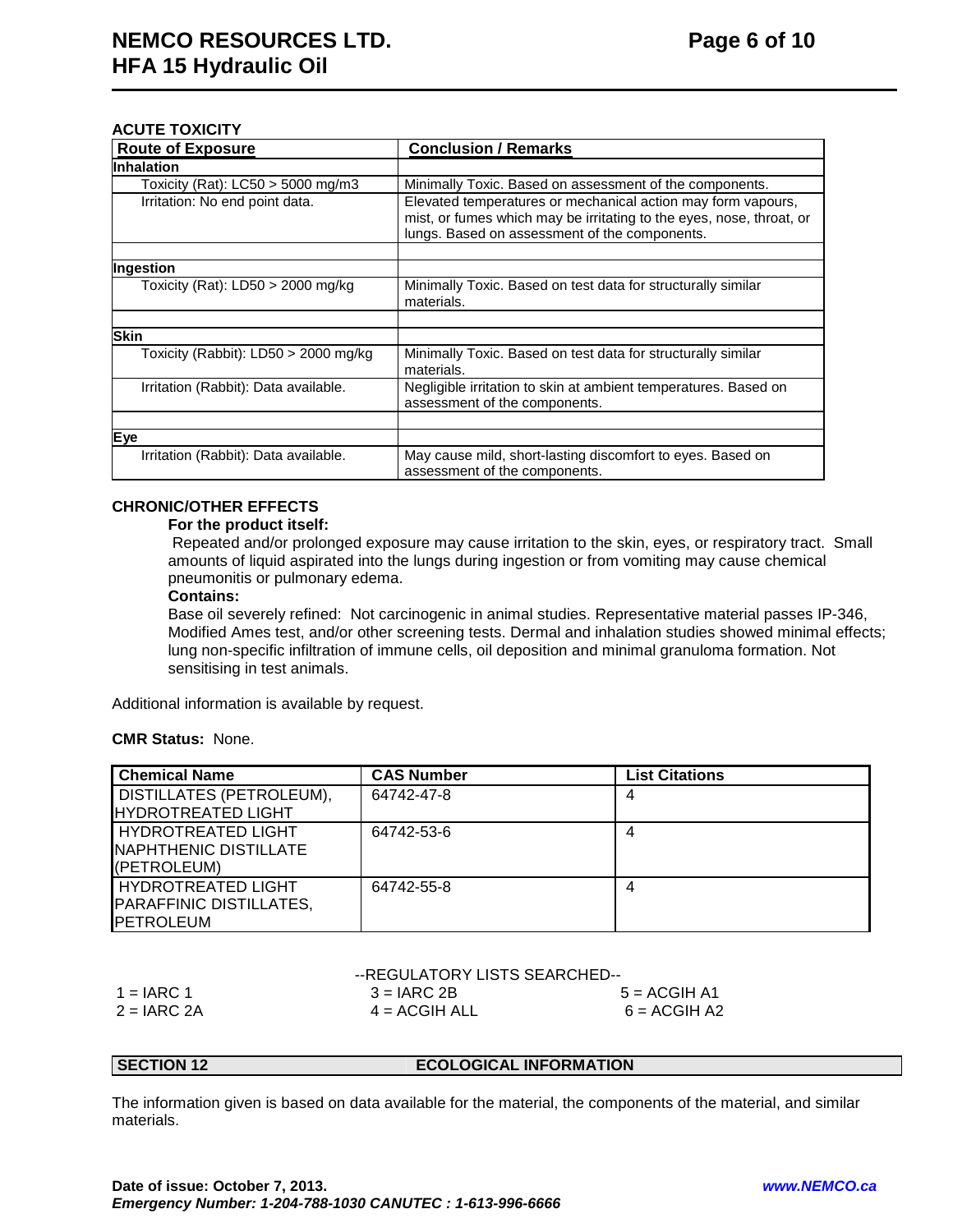### **ECOTOXICITY**

Material -- Not expected to be harmful to aquatic organisms.

#### **MOBILITY**

 More volatile component -- Highly volatile, will partition rapidly to air. Not expected to partition to sediment and wastewater solids.

 Less volatile component -- Low solubility and floats and is expected to migrate from water to the land. Expected to partition to sediment and wastewater solids.

### **PERSISTENCE AND DEGRADABILITY**

#### **Biodegradation:**

Components -- Expected to be inherently biodegradable

#### **BIOACCUMULATION POTENTIAL**

 Majority of components -- Has the potential to bioaccumulate, however metabolism or physical properties may reduce the bioconcentration or limit bioavailability.

#### **SECTION 13 DISPOSAL CONSIDERATIONS**

Disposal recommendations based on material as supplied. Disposal must be in accordance with current applicable laws and regulations, and material characteristics at time of disposal.

#### **DISPOSAL RECOMMENDATIONS**

 Product is suitable for burning in an enclosed controlled burner for fuel value or disposal by supervised incineration at very high temperatures to prevent formation of undesirable combustion products.

#### **REGULATORY DISPOSAL INFORMATION**

**Empty Container Warning** Empty Container Warning (where applicable): Empty containers may contain residue and can be dangerous. Do not attempt to refill or clean containers without proper instructions. Empty drums should be completely drained and safely stored until appropriately reconditioned or disposed. Empty containers should be taken for recycling, recovery, or disposal through suitably qualified or licensed contractor and in accordance with governmental regulations. DO NOT PRESSURISE, CUT, WELD, BRAZE, SOLDER, DRILL, GRIND, OR EXPOSE SUCH CONTAINERS TO HEAT, FLAME, SPARKS, STATIC ELECTRICITY, OR OTHER SOURCES OF IGNITION. THEY MAY EXPLODE AND CAUSE INJURY OR DEATH.

#### **SECTION 14 TRANSPORT INFORMATION**

**LAND (TDG):** Not Regulated for Land Transport

### **LAND (DOT)**

**Proper Shipping Name:** COMBUSTIBLE LIQUID, N.O.S. (Distillates (Petroleum), Hydrotreated Light ) **Hazard Class & Division:** COMBUSTIBLE LIQUID **ID Number:** NA1993 **Packing Group:** III **ERG Number:** 128 **Label(s):** NONE **Transport Document Name:** NA1993, COMBUSTIBLE LIQUID, N.O.S. (Distillates (Petroleum), Hydrotreated Light), COMBUSTIBLE LIQUID, PG III

Footnote: This material is not regulated under 49 CFR in a container of 450 litre/119 gallon capacity or less when transported solely by land, as long as the material is not a hazardous waste, a marine pollutant, or specifically listed as a hazardous substance.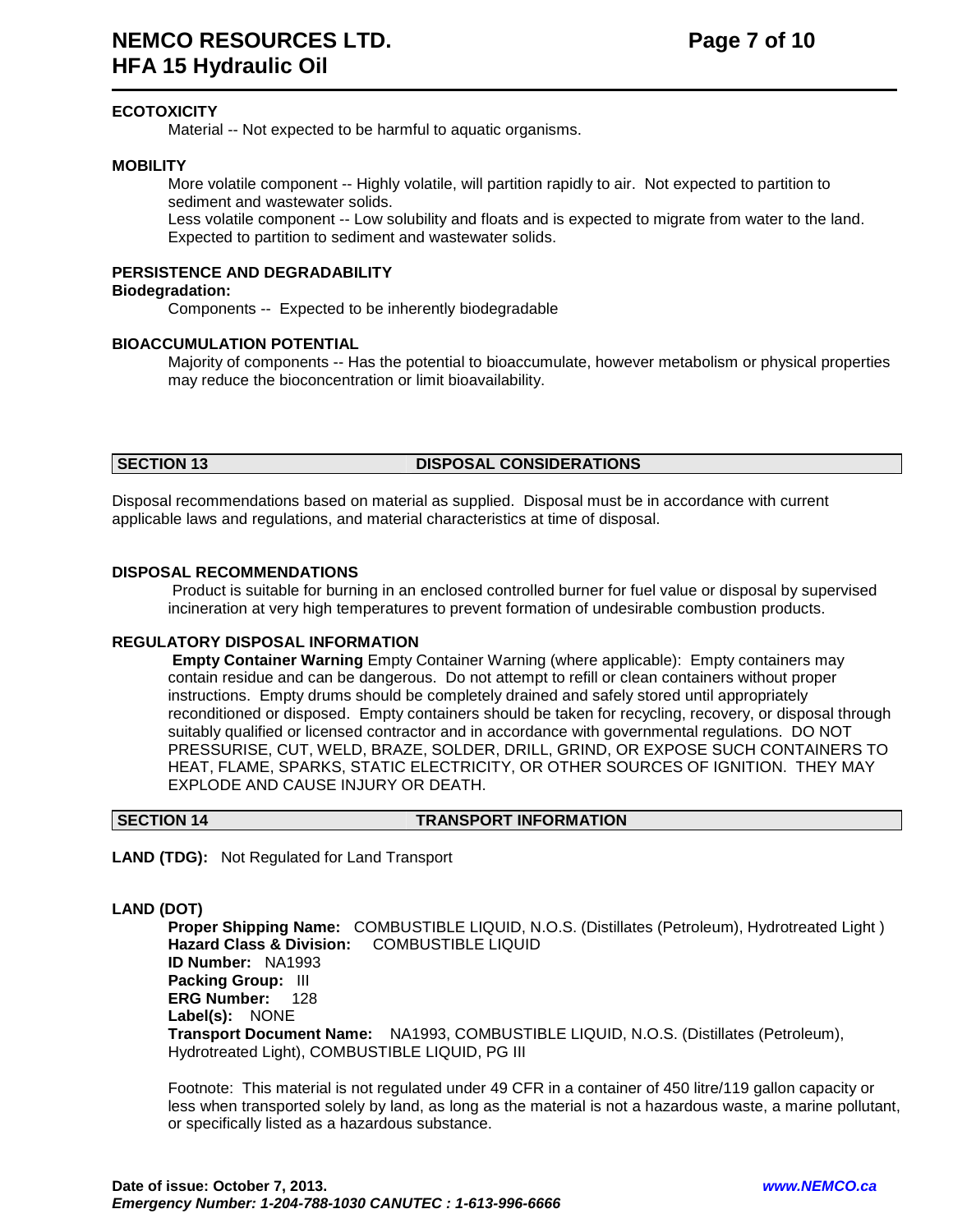**SEA (IMDG):** Not Regulated for Sea Transport according to IMDG-Code

**AIR (IATA):** Not Regulated for Air Transport

#### **SECTION 15 REGULATORY INFORMATION**

**WHMIS Classification:** Class B, Division 3: Combustible Liquids

This product has been classified in accordance with hazard criteria of the Controlled Products Regulations and the (M)SDS contains all the information required by the Controlled Products Regulations.

**CEPA:** All components of this material are either on the Canadian Domestic Substances List (DSL), exempt, or have been notified under CEPA.

**NATIONAL CHEMICAL INVENTORY LISTING:** AICS, IECSC, DSL, EINECS, ENCS, KECI, PICCS, TSCA

**The Following Ingredients are Cited on the Lists Below:**

| <b>Chemical Name</b>       | <b>CAS Number</b> | <b>List Citations</b> |
|----------------------------|-------------------|-----------------------|
| 2,6-DI-TERT-BUTYL-P-CRESOL | 128-37-0          |                       |

|                | --REGULATORY LISTS SEARCHED-- |              |  |
|----------------|-------------------------------|--------------|--|
| $1 = TSCA 4$   | $3 = TSCA5e$                  | 5 = TSCA 12b |  |
| $2 = TSCA 5a2$ | $4 = TSCA6$                   | $6 = NPRI$   |  |

#### **SECTION 16 OTHER INFORMATION**

 $N/D = Not determined$ ,  $N/A = Not$  applicable

#### **THIS SAFETY DATA SHEET CONTAINS THE FOLLOWING REVISIONS:**

Revision Changes:

Section 04: First Aid Skin was modified.

Section 06: Protective Measures was modified.

Section 06: Notification Procedures - Header was modified.

Section 11: Acute Toxicity Table Header was modified.

Section 14: DOT Technical Name - All was modified.

Section 13: Empty Container Warning was modified.

Section 09: Colour was modified.

Section 11: Ingestion Acute Lethality - Header was modified.

Section 11: Inhalation - Header was modified.

Section 09: Evaporation Rate - Header was modified.

Section 08: Hand Protection was modified.

Section 07: Handling and Storage-Handling was modified.

Section 07: Handling and Storage-Storage Phrases was modified.

Hazard Identification: Physical/Chemical Hazard was modified.

Section 11: Inhalation Lethality Test Data was modified.

Section 05: Hazardous Combustion Products was modified.

Section 06: Accidental Release- Spill Management- Water was modified.

Section 09 Viscosity was modified.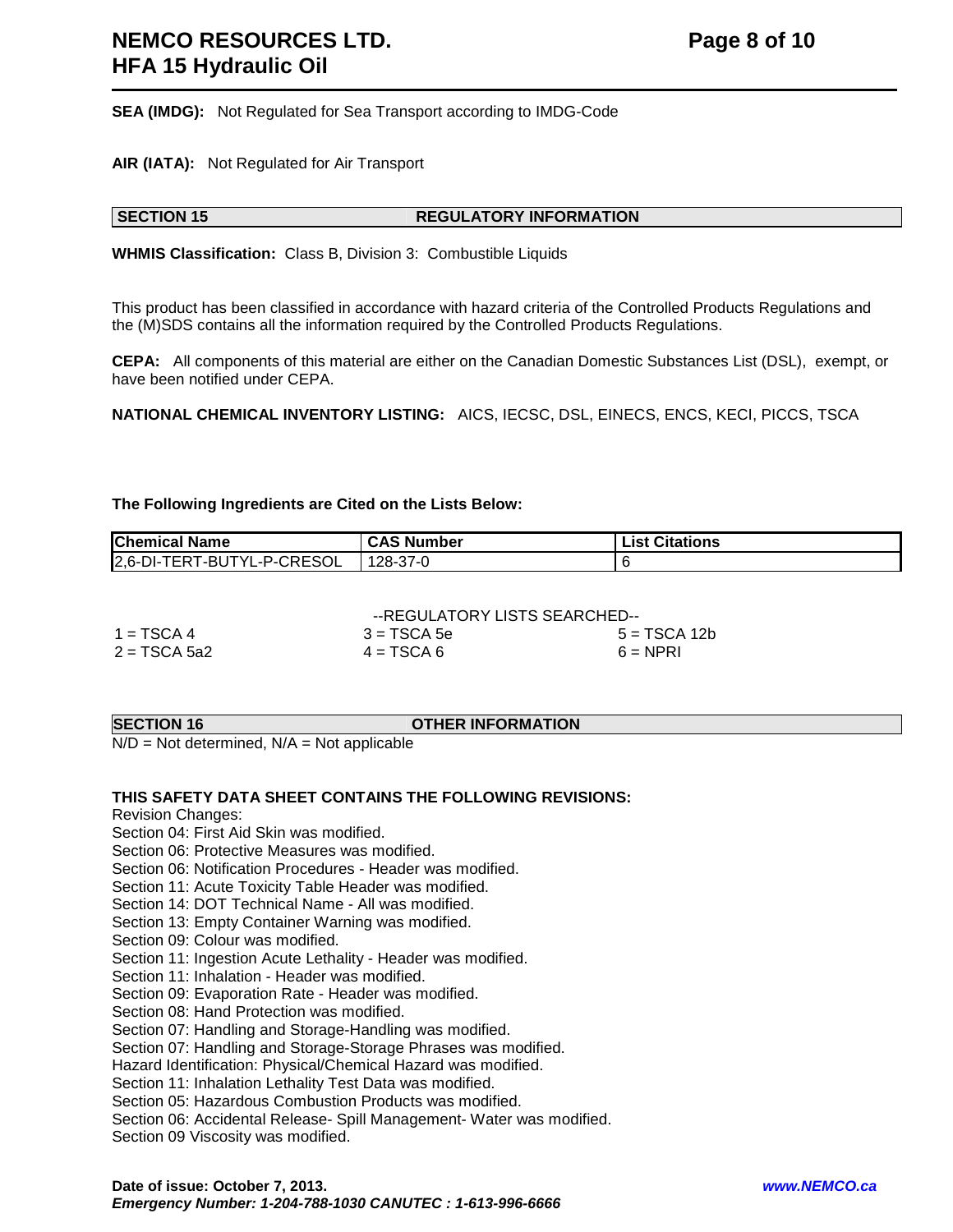## **NEMCO RESOURCES LTD.** Page 9 of 10 **HFA 15 Hydraulic Oil**

 Section 09 Viscosity was modified. Section 14: Sea (IMDG) - Header was modified. Section 14: Air (IATA) - Header was modified. Section 14: LAND (TDG) - Header was modified. Section 14: LAND (TDG) Default was modified. Section 14: Sea (IMDG) - Default was modified. Section 14: Air (IATA) - Default was modified. Hazard Identification: Hazards Note was modified. Composition: Component table was modified. Section 16: CA Prepared by - Header was modified. Section 09: Flammable Limits -UEL was modified. Section 08: Exposure Limits Table was modified. Section 16: Water Spill was modified. Section 16: First Aid Inhalation - Header was modified. Section 16: Precautions was modified. Section 16: Precautionary Label Text - Header was modified. Section 09: Oxidizing Properties was modified. Section 11: Tox List Cited Table was modified. Section 15: List Citation Table - Header was modified. Section 16: Physical Hazards additional was added. Section 15: Canadian List Citations Table was added. Section 15: Chemical Name - Header was added. Section 15: CAS Number - Header was added. Section 15: List Citations -Header was added. Composition: CAS Number was added. Composition: Concentration - Header was added. Composition: Primary Ingredient Name was added. Composition: Substances Table - Header was added. Composition: No components was added. Composition: Concentration Footnote was added. Section 08: OEL Table - Substance Name Column - Header was added. Section 08: OEL Table - Form Column - Header was added. Section 08: OEL Table - Limit Column - Header was added. Section 08: OEL Table - Notation Column - Header was added. Section 08: OEL Table - Source Column - Header was added. Section 13: Regulatory Disposal Information - Header was added. Section 13: Regulatory Disposal Information - Header was deleted. Composition: Concentration Footnote was deleted. Composition: Primary Ingredient Name was deleted. Composition: CAS Number was deleted. Composition: Concentration - Header was deleted. Composition: Substances Table - Header was deleted. Composition: No components was deleted. Section 08: OEL Table - Form Column - Header was deleted. Section 08: OEL Table - Limit Column - Header was deleted. Section 08: OEL Table - Notation Column - Header was deleted. Section 08: OEL Table - Source Column - Header was deleted. Section 08: OEL Table - Substance Name Column - Header was deleted. -----------------------------------------------------------------------------------------------------------------------------------------------------

#### **PRECAUTIONARY LABEL TEXT:**

WHMIS Classification: Class B, Division 3: Combustible Liquids

#### **HEALTH HAZARDS**

If swallowed, may be aspirated and cause lung damage. **PHYSICAL HAZARDS** Combustible. Material can accumulate static charges which may cause an ignition.

#### **PRECAUTIONS**